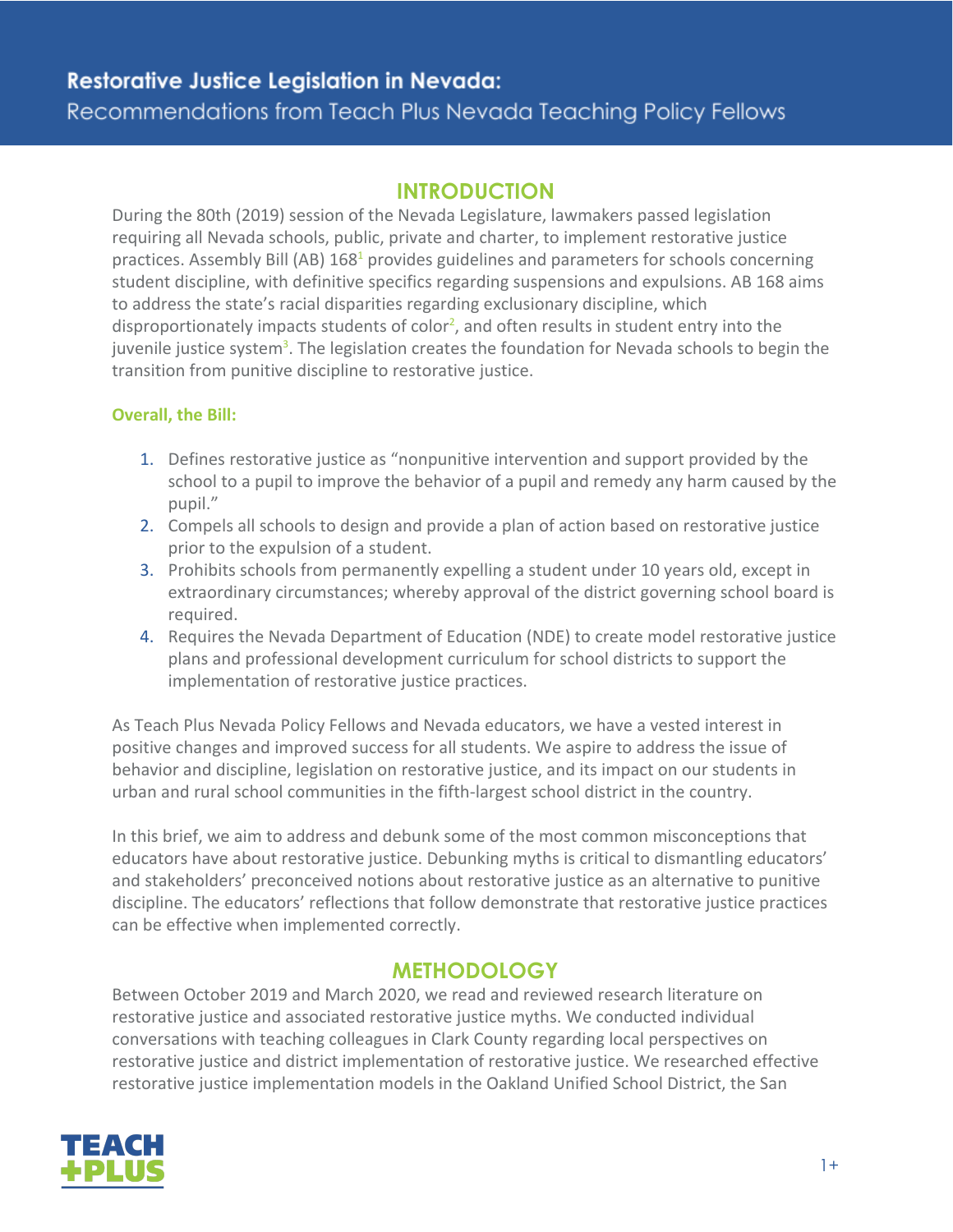Francisco Unified School District, and Denver Public School.<sup>4</sup> We consulted with district administrators, community leaders, and legislators to discuss and explore opportunities for community collaboration, teacher professional learning, and implementation of restorative justice, as well as possible improvement(s) to existing restorative justice legislation. We analyzed and evaluated existing/seminal research literature, restorative justice legislation, school restorative justice implementation, and community resources to inform our recommendations.

# **BACKGROUND/CONTEXT**

Numerous research studies and literature indicate that students who are removed from the school environment experience challenges within the school community and later in life, including involvement with the criminal justice system<sup>5</sup>. Data illustrates that Black and Brown students in the Clark County School District (CCSD) are disproportionately disciplined compared to their whiter peers.<sup>6</sup>

In addition, the COVID-19 crisis is significantly impacting the social-emotional well-being of students. The interruption to teaching and learning routines, the immediate removal of the school social structure, and the abrupt transition and acclimation to distance learning have been traumatic. The reopening of schools is certain to bring similar challenges. As teachers, we know that there will be an increased need for restorative justice practices in schools throughout the district(s) due to the trauma experienced from the impact of the pandemic.

Even though effective implementation of restorative justice in the Clark County School District isrequired gy AB 168, to date the professional learning, training, and resources provided to teaching faculty, support staff, and administration within CCSD have been limited. The capacity to effectively facilitate the implementation of restorative justice programs/policies for over 320,000 students in 360 schools is restricted. Systems must be created to train and support educators in making the substantial shift from a punitive model of discipline to restorative student discipline. While some schools have fully embraced restorative justice in their day-to-day practices, others remain resistant to change. There must be a shift in policy, as well as a shift in mindset for the implementation of restorative justice to be successful.

## **DEBUNKING MYTHS**

In researching and examining restorative justice, we realized that one of the greatest challenges in the cultural shift from punitive discipline to cooperative and constructive restoration are people's mindsets and beliefs about restorative justice. Limited learning opportunities and training create conceptual misunderstandings about restorative justice. To directly address misconceptions, we present the following myths encountered in our discussions,collaborations and consultations. We follow these with recommendations for effective implementation in our school communities.

## **Myths**

● Restorative justice requires a high level of expertise for effective implementation.

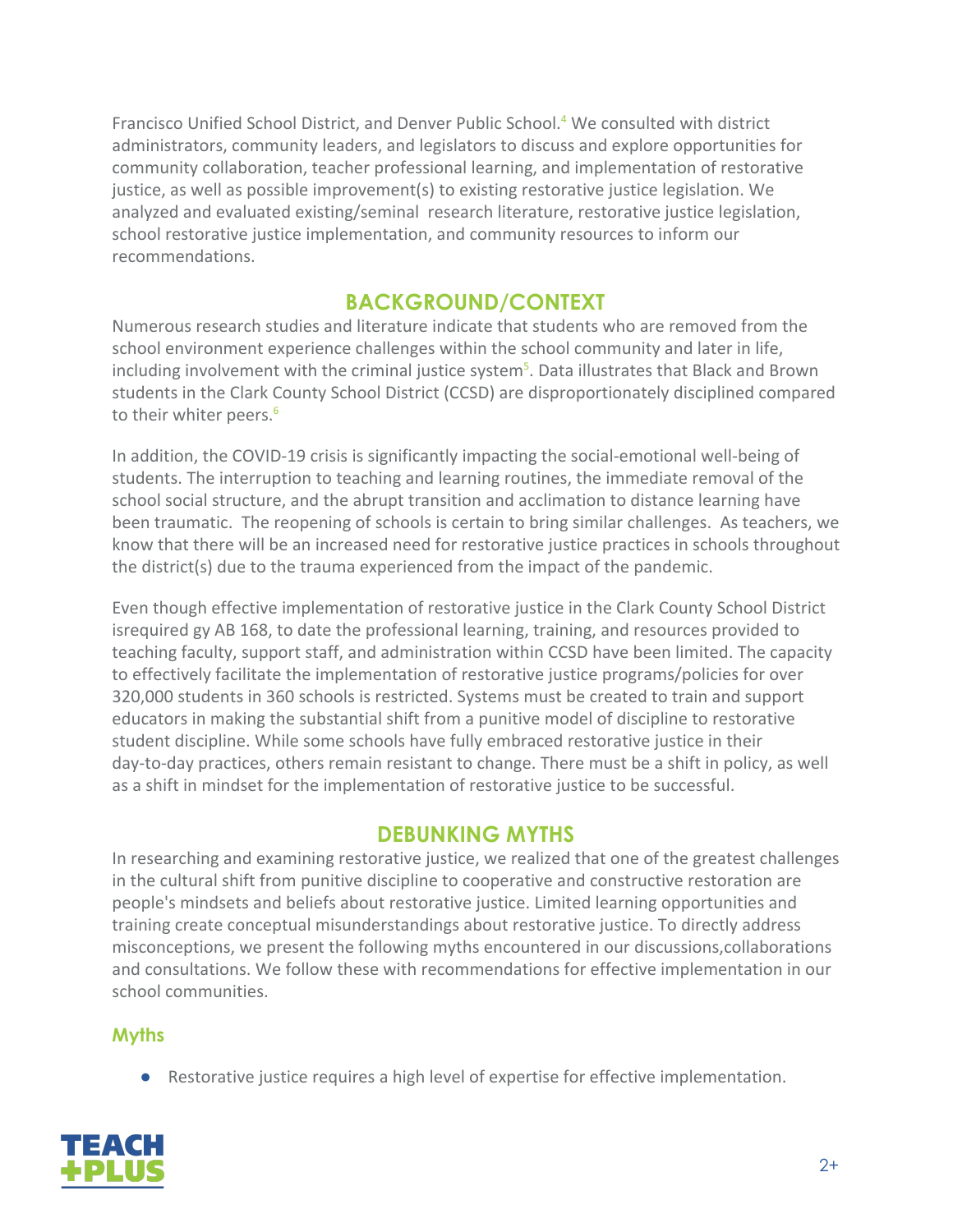- Restorative justice, as discipline reform, absolves students of responsibility for their actions.
- Restorative justice is a passing discipline fad.
- Restorative justice is intended to remove consequences from student misconduct**.**
- Restorative justice is a one-size-fits-all system.

# **Myth 1: Restorative justice requires a high level of expertise for effective implementation.**

## **Truth: Restorative justice requires** *radical listening* **and a desire for change.**

When I began teaching fourteen years ago, the term "restorative justice" was not used in the professional learning I received. Yet, what I later received was exactly what I needed to begin to implement restorative justice practices effectively. The professional learning consisted of a three-day immersion program, entitled *Capturing Kids Hearts*<sup>7</sup> *.* It taught administration, teachers, and support staff how to connect with one another and with our students and how to build meaningful relationships.

As a result of program implementation, our school community experienced a 30-40% reduction in suspensions and 45-50% fewer discipline referrals. Building positive, trusting relationships with our students is improving academic and social-emotional development, while also ensuring that students feel seen and heard – through radical listening. Without this professional learning, teachers may be left to figure out restorative justice on their own, which could prove to be challenging.

My ability to connect with my students was strengthened



due to the *Capturing Kids Hearts* program. Restorative justice implementation does not require teachers to be experts. However, administration, teachers, and support staff *need* professional learning to implement restorative justice practices effectively.

*Laura "Jeannie" Penrod teaches Junior English at Southwest Career and Technical Academy for Clark County School District. She is a 2019-20 Teach Plus Nevada Policy Fellow.*

**Myth 2: Restorative justice as discipline reform absolves students of responsibility for their actions**. **Truth: Restorative justice allows students to engage in meaningful, problem-solving practices.**

According to Eden<sup>8</sup>, the most highlighted criticism by some educators is that restorative justice is a discipline reform that does not hold students accountable. Restorative justice practices are a process in which student accountability is fostered. Additionally, this process helps students

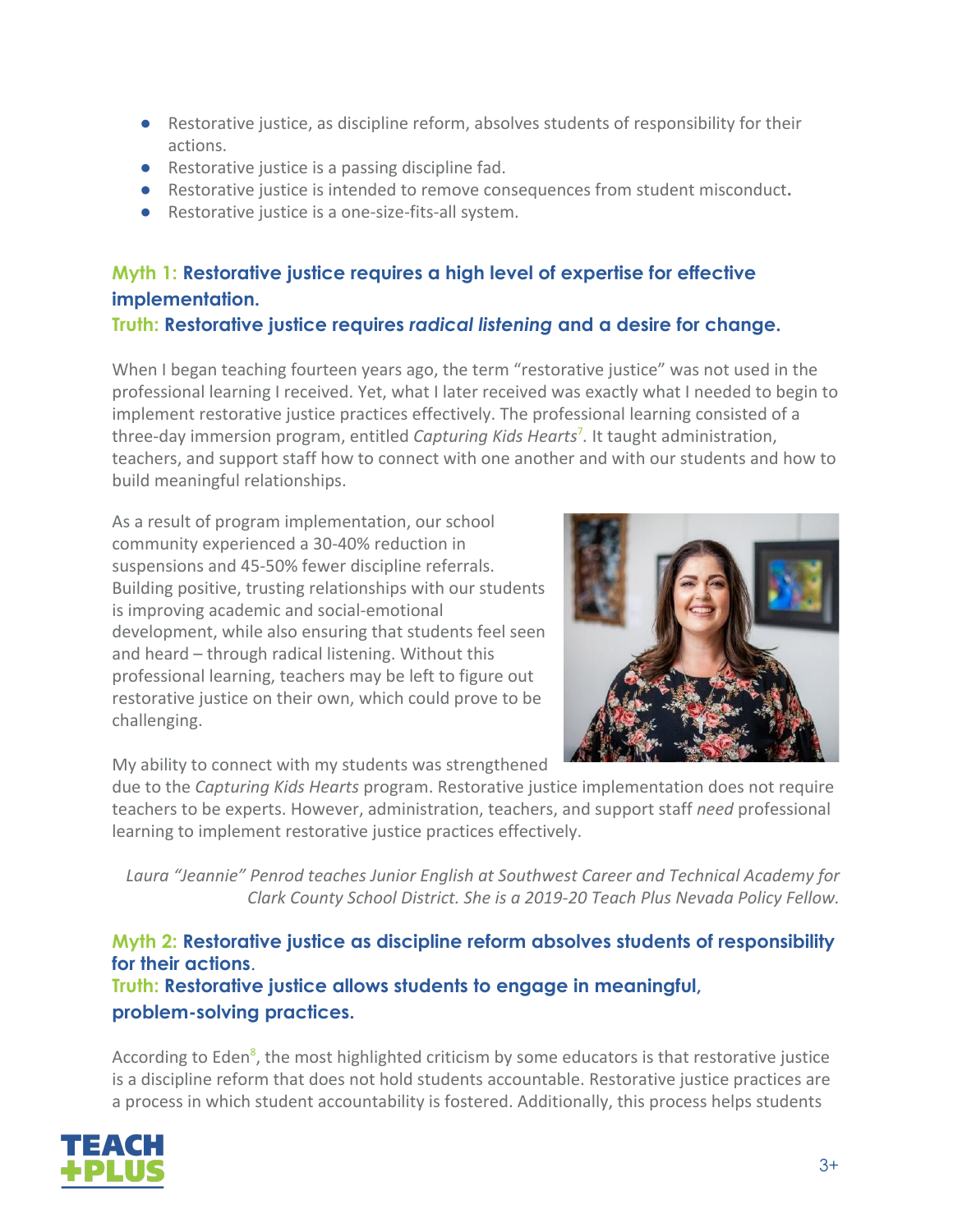build and maintain positive relationships between students and peers, students and families, students and teachers, and students and administrators and other school staff. As a result, referrals, suspensions, and expulsion decrease significantly. Based on this independent study<sup>9</sup>, the implementation of restorative justice results in improvements in school climate.



According to David Yusem<sup>10</sup>, the Restorative Justice Program Coordinator at Oakland Unified School District, restorative justice has had a positive impact on students' self-esteem. Students are learning to build and maintain positive relationships and effectively resolve conflict. Yusem stated that students learned valuable social and emotional skills such as patience, empathy, active listening, and impulse control.<sup>11</sup> As I reflect on my personal and professional experiences with restorative discipline practices, Frederick Douglass' quote best captures the purpose of restorative justice, "It is easier to build strong children than to repair broken men".

*Malcolm Gillard teaches gifted and talented education at Dean Allen Elementary in the Clark County School District. He is a 2019-20 Teach Plus Nevada Policy Fellow.*

### **Myth 3: Restorative justice is a passing discipline fad. Truth: Restorative justice is an approach that encourages collaboration between students and their school community.**

Restorative justice – restitution, reparation, community mediation – is not new, nor is it a purely North American development.<sup>12</sup> It is a practice that dates back to ancient humankind and nascent communities around the world. Disabusing stakeholders of the notion that restorative justice is a trendy new development can aid reception of restorative practices that can help build relationships and heal inequities in our schools and communities. This myth also adds to the assumption that discipline or retribution are the most comprehensive and universal ways of responding to violations of cultural norms.



Restorative justice is a worldwide phenomenon that has been and continues to be implemented by societies throughout human history.<sup>13</sup>

Recognizing the beneficial impact of restorative practices, I work to build rapport and community within our classroom – with each student. These relationships allow me to better connect with my students as I learn about their identities, perspectives, and experiences. Providing opportunity to repair harm and rebuild relationships following conflict allows students to remain connected to a positive school community. Restorative justice practices engage students in conflict resolution to address issues that impact their school community.

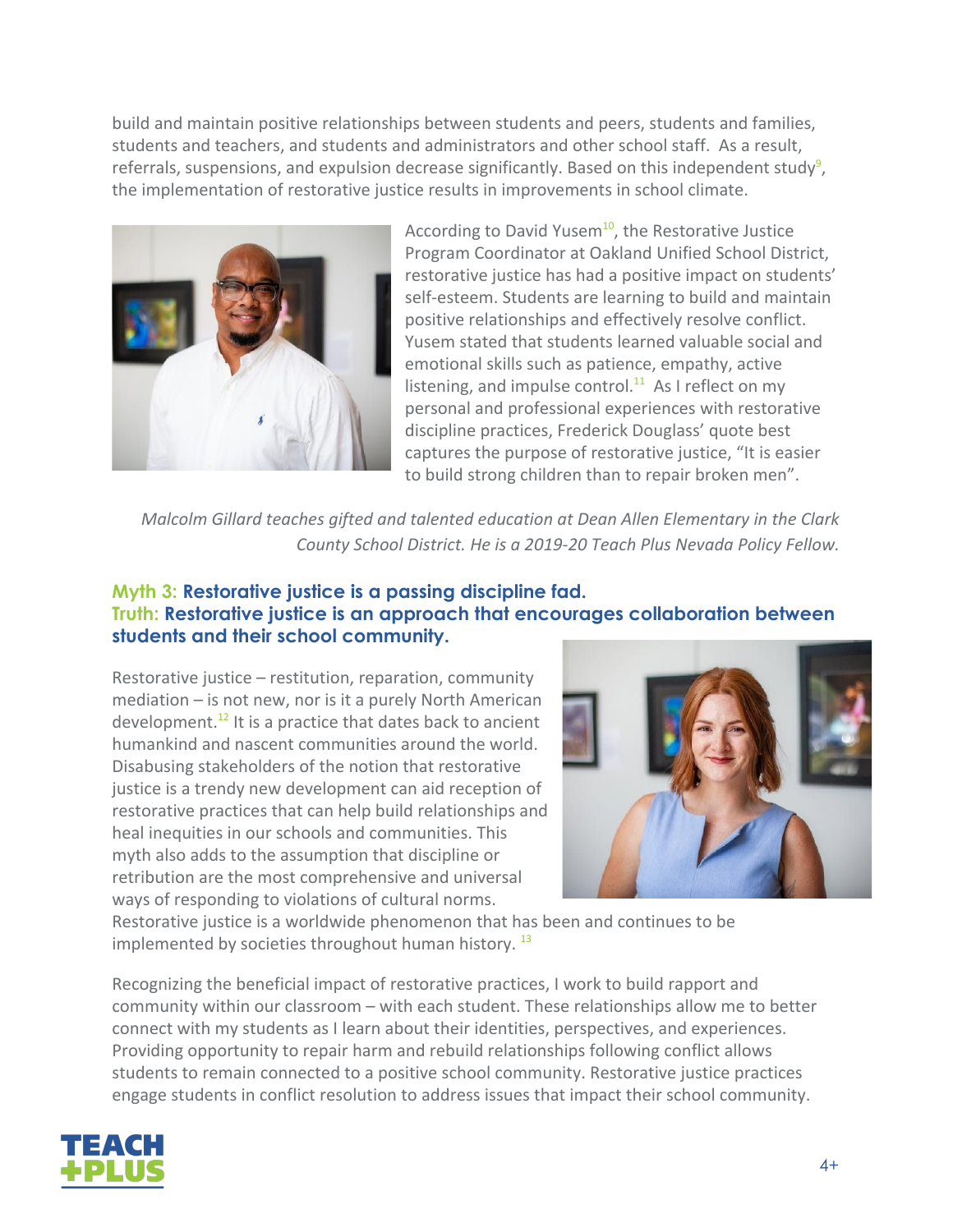This choice empowers them to be agents of change within their classrooms, schools, neighborhoods, as well as within their families and the larger community.

*Kyle Yasso teaches 10th grade Language and Literature and 9th grade AVID (Advancement Via Individual Determination) at Spring Valley High School in Clark County School District. She is a 2019-20 Teach Plus Nevada Policy Fellow.*

### **Myth 4: Restorative justice is intended to remove consequences from student misconduct. Truth: Restorative justice is intended to reduce the disproportionality in discipline.**

According to Clark County School District's Expulsion, Suspension and Behavior Referral Totals for the 2017-2018 school year, African American students, who represent 13% of total enrollment, had 39% of suspension referrals. These numbers indicate a disproportionality in discipline, most specifically for African American students excluded from school more often than their White peers.<sup>14</sup> In my experience, teachers can have many rules and regulations, but if a relational classroom community has not been built, rules and regulations are null and



void. Restorative justice practices build deep and trustworthy relationships in which students feel valued and worthy.

According to Faina Davis<sup>15</sup>, many schools are forcing children into the school-to-prison pipeline and violence rather than establishing routes for liberation and opportunity. Restorative justice can mitigate this racial bias in school discipline. "There is some evidence that teachers who implement restorative justice with high fidelity will be perceived as more respectful of students of all racial groups, will have

more positive relationships with all students, and will therefore be less likely to rely on punitive school discipline approaches than low-restorative-justice-implementing practitioners". <sup>16</sup> All of these elements factor into reducing disproportionality in school discipline.

*Sheila Weathers is a 5th grade teacher at Tanaka Elementary School in Clark County School District. She is a 2019-20 Teach Plus Nevada Policy Fellow.*

## **Myth 5: Restorative justice is a one-size-fits-all system. Truth: Restorative justice practices allow for greater access to equitable solutions for students and teachers.**

Statistical data indicate that expulsion rates have doubled since the 1970's and result in lasting negative impacts, including a higher risk of academic failure, an increase in high school drop-out rates, potential involvement in the juvenile justice system, and suspensions and expulsions of black



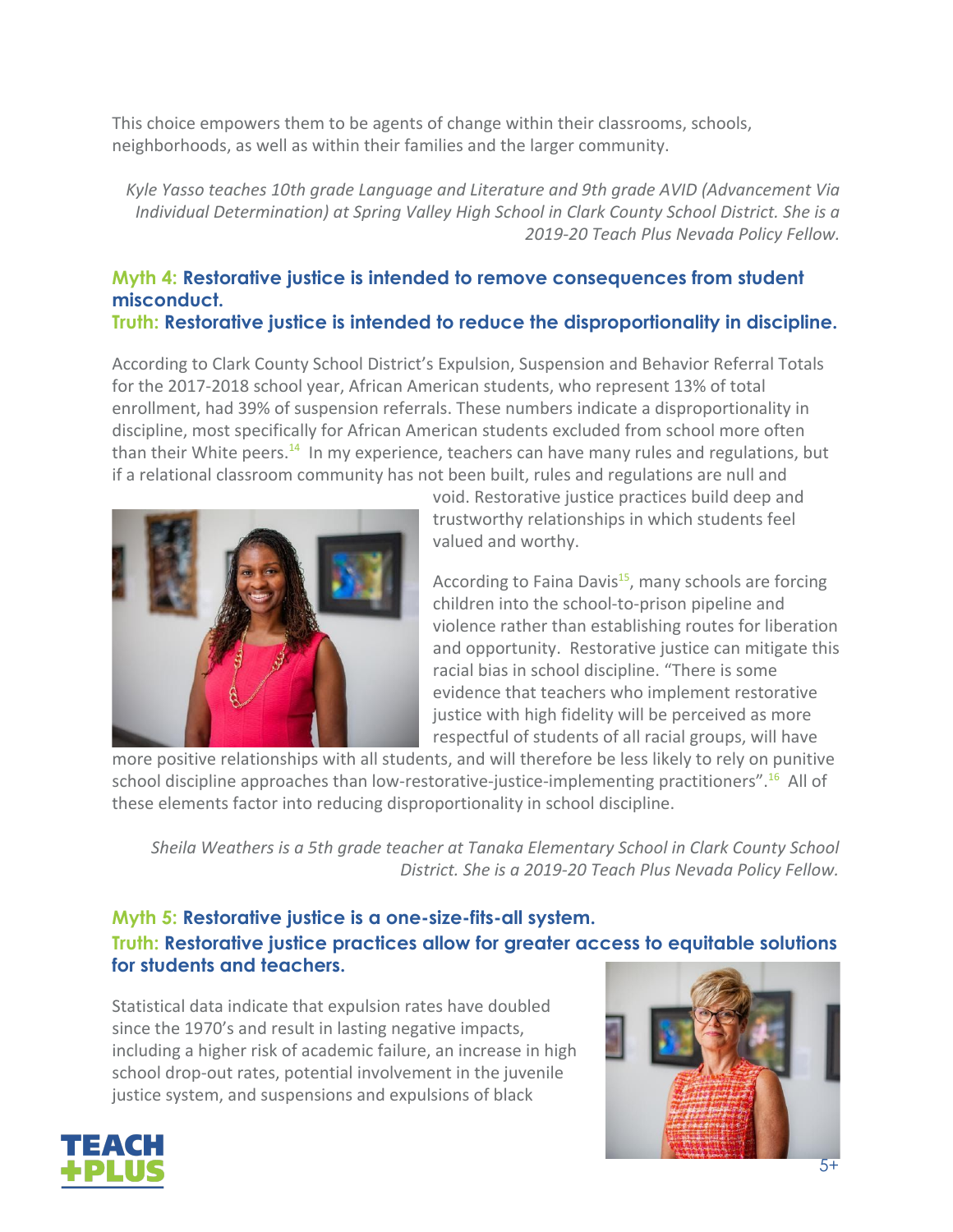#### **RESTORATIVE JUSTICE**

### **Practices**

- **Builds meaningful**  $\bullet$ relationships
- Resolves conflict and fosters student accountability
- Promotes positive school community
- **Reduces**  $\bullet$ disproportionality in discipline

#### **Recommendations**

- Professional learning or all teaching and support staff and administration
- Comprehensive  $\bullet$ collaboration among community stakeholders
- Construct model(s) of  $\bullet$ implementation of restorative justice plan for districts and schools

students three times greater than those of other students.<sup>17</sup> Restorative justice practice can be a measured and humane approach if implemented with integrity, that speaks to the student as an individual and not as a number, and offers support for educators to address each student's needs. As educators, we have been tasked with navigating diverse relationships and increasingly challenging environments as well as developing an acute understanding and awareness of compassion and empathy for others. Before the rigor in a classroom begins, it is the relationships we develop and the care we impart to our students that should, and must, come first if we are to be effective instructional leaders.

*Deborah Whitt teaches English at Spring Valley High School in Clark County School District. Deborah is a 2019-20 Teach Plus Fellow.*

## **RECOMMENDATIONS**

As the conversation on restorative justice in Nevada continues and districts wrestle with how to implement a model of restorative justice for their schools, teachers, and students during COVID-19 and beyond, we embrace the opportunity to lend our voices to the discussion. We propose the following recommendations:

### **RECOMMENDATION 1**: **PROVIDE PROFESSIONAL LEARNING TO ALL TEACHING AND SUPPORT STAFF AND ADMINISTRATION ON CULTURALLY RESPONSIVE RESTORATIVE JUSTICE PRACTICES.**

Restorative justice is powerful in its dynamic to transform people, relationships, and communities – most specifically In its build of relationships between students and educators, its resolution of interpersonal conflict and repairing of harm committed, and its promotion of a positive school community. Restorative justice is complex and nuanced and, as such, requires well-designed, sustained professional learning tailored to meet teachers' needs. This recommendation for purposeful planning of *professional learning* rather than *professional development* is intentional – noting that professional development is often a one-time, one-size-fits-all training rather than specifically targeted for students' learning and teachers' professional needs.<sup>18</sup>

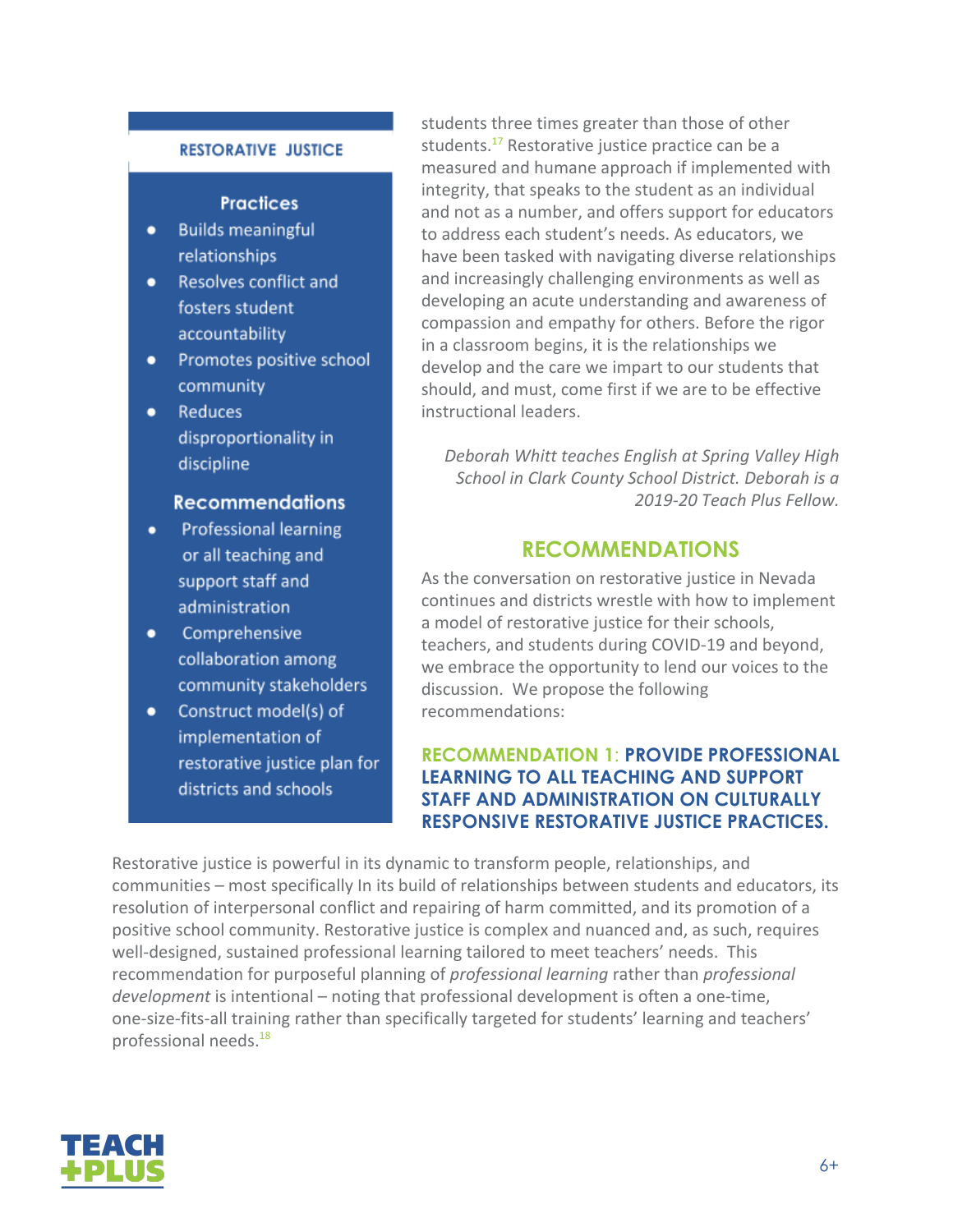Additionally, the commitment to meet the needs of our multi-linguistic and culturally diverse student community, nearly 70% of whom live and learn in Clark County, speaking over 154 languages, requires the inclusion of culturally relevant pedagogy. The inclusion of culturally responsive pedagogy is critical to the respect, regard, and dignity of our students and families, and our multicultural teaching and support staff. "Culturally responsive pedagogy is a student-centered approach to teaching in which the students' unique cultural strengths are identified and nurtured to promote student achievement and a sense of well-being about the student's cultural place in the world."<sup>19</sup>

It is critical that funding is allotted for professional learning for restorative justice in conjunction with culturally responsive pedagogy for the effective, successful implementation of the restorative justice legislation passed in 2019.

### **RECOMMENDATION 2: ADVOCATE FOR COMPREHENSIVE COLLABORATION AMONG ALL COMMUNITY STAKEHOLDERS.**

In acknowledgement of the many restorative justice programs, activities, and initiatives being undertaken by leaders and stakeholders throughout local districts and statewide (i.e. Clark County School Justice Partnership, The Harbor, Code Switch at Touro University, local and state education associations, etc.), and in consultation with state legislators and education leaders, we recognize the need for and recommend comprehensive collaboration among community stakeholders. "Collaborative governance refers to a framework of policy strategy that seeks to engage multiple stakeholders in governance and decision-making processes."<sup>20</sup> The communication and cooperation of diverse stakeholders are necessary to innovatively leverage and maximize available resources, expertise, and responsibility for student and school improvement.

Given the impact of the COVID-19 crisis on the economy and education in southern Nevada and throughout the state, it is essential that collaboration is prioritized to achieve community and systems change. Restorative justice is part of the systems change that is essential to meet the needs of our students and families. Students, families, and teachers experienced trauma related to the ongoing COVID-19 crisis, the closure of schools, the stress of distance learning, and the racial unrest persisting throughout the country. It is critical to the well-being and care of all students that community partners, leaders, and stakeholders collaborate to repair and build a more just and equitable community. The use of restorative justice practices rather than punitive discipline is central to valuing each student and validating their worth and humanity, in order to provide healing to people, relationships, and the local community.

### **RECOMMENDATION 3: CONSTRUCT AND PROVIDE A COMPREHENSIVE MODEL OF IMPLEMENTATION OF RESTORATIVE JUSTICE FOR DISTRICT SCHOOLS (AB 168).**

According to implementation guides for restorative justice in schools, "Implementing restorative practices is more than just attending a training. It takes thoughtful preparation time, sufficient resources, and dedicated staff to pull it off with fidelity and sustainability."<sup>21</sup> It is an endeavor that cannot be left to chance. Restorative justice as a shift from punitive discipline to

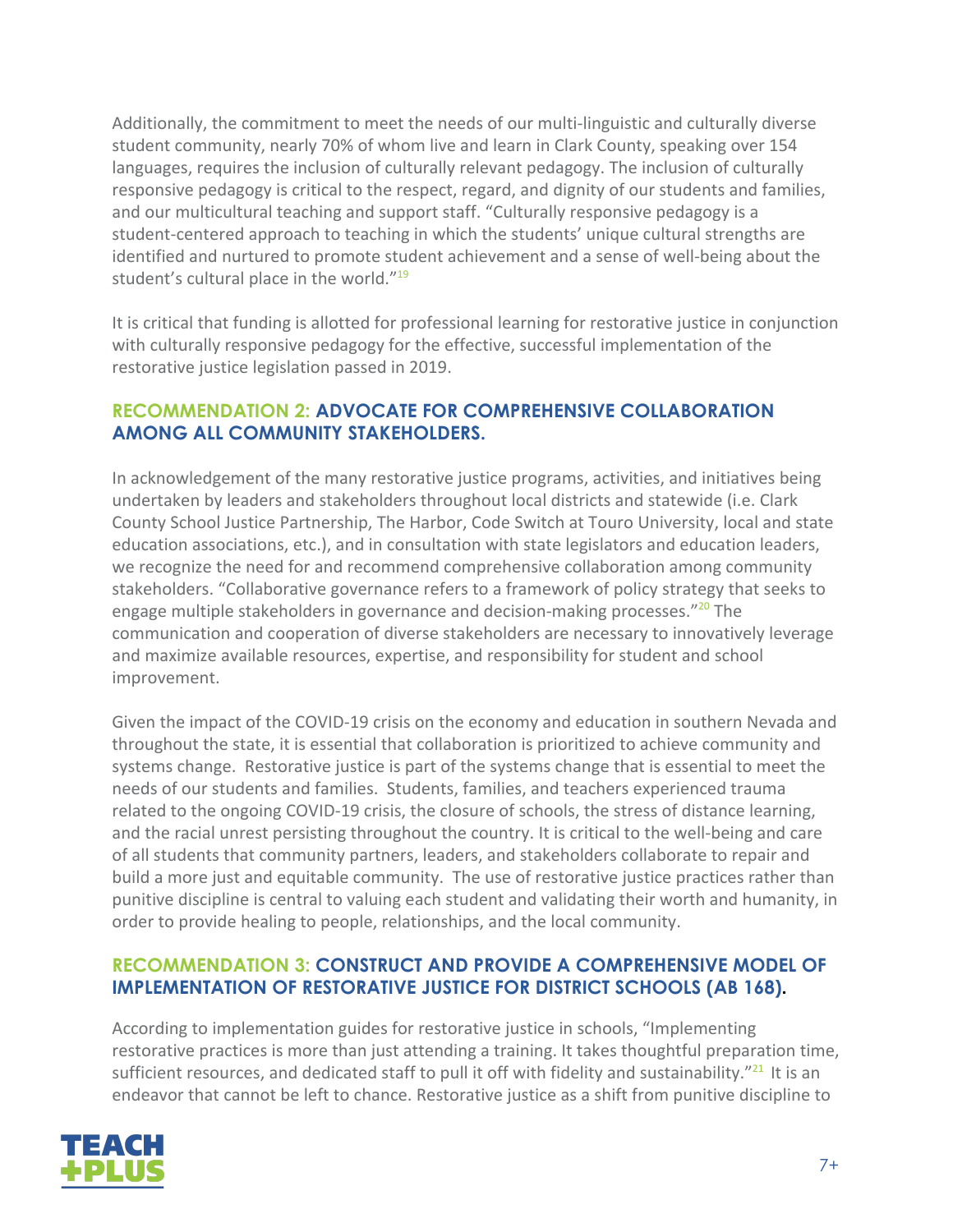a relational practice that emphasizes healing and accountability, promoting a transformation that requires more than singular, stand-alone, professional development workshop(s). An effective, proven model of restorative justice implementation is needed for districts and schools to address disproportionality in discipline, suspensions and expulsions, and academic outcomes. We recommend consideration of successfully implemented restorative justice models in comparable urban districts encompassing the three core principles of 1) repairing harm, 2) reducing risk, and 3) empowering community – resulting in improvement of school community culture.<sup>22</sup>

# **CONCLUSION**

The complexity of restorative justice cannot be overstated. The recommendations of professional learning for teaching and support staff and administration, comprehensive collaboration among all community stakeholders, and the provision of an effective implementation model for restorative justice are vital to the successful realization of the application of AB 168. Nevada students are counting on our community leaders, partnerships, and stakeholders to collectively advocate for and provide the structures needed to ensure equity and justice for each and *every* student.

# **ENDNOTES**

- 1. Thompson, A., & Torres, A. (2019). AB168. Retrieved June 25, 2020, from https://www.leg.state.nv.us/App/NELIS/REL/80th2019/Bill/6255/Text
- <sup>2.</sup> Lena Groeger, A. (2018, October 16). Miseducation. Retrieved June 26, 2020, from <https://projects.propublica.org/miseducation/state/NV>
- <sup>3.</sup> Sparks, S. (2019, July 12). Students Move Further Down School-to-Prison Pipeline With Every School Suspension. Retrieved June 26, 2020, from [https://blogs.edweek.org/edweek/inside-school-research/2019/07/suspension\\_moves\\_students\\_school](https://blogs.edweek.org/edweek/inside-school-research/2019/07/suspension_moves_students_school_to_prison_pipeline.html) [\\_to\\_prison\\_pipeline.html](https://blogs.edweek.org/edweek/inside-school-research/2019/07/suspension_moves_students_school_to_prison_pipeline.html)
- 4. Implementation Guides for Restorative Practices in Schools (n.d.) Restorative Solutions. <http://restorativesolutions.us/implementation-guides-for-restorative-practices-in-schools>
- 5. Send endnote 3
- 6. See endnote 2
- 7. Capturing Kids' Hearts Foundation. (2020). *Mission*. <https://www.ckhfoundation.org/#mission>
- 8. Eden, M. (2019, January 14). *Restorative justice isn't working, but that's not what the media is reporting.* Thomas B. Fordham Institute. [https://fordhaminstitute.org/national/commentary/restorative-justice-isnt](https://fordhaminstitute.org/national/commentary/restorative-justice-isnt-%20%20%20%20%20%20%20%20%20%20%20%20%20%20%20%20%20%20%20%20%20%20%20%20%20%20%20%20%20%20%20%20%20%20%20%20%20%20%20%20%20%20%20%20%20%20%20%20%20%20%20%20%20%20%20%20%20%20%20%20working-thats-not-what-media-reporting)[working-thats-not-what-media-reporting](https://fordhaminstitute.org/national/commentary/restorative-justice-isnt-%20%20%20%20%20%20%20%20%20%20%20%20%20%20%20%20%20%20%20%20%20%20%20%20%20%20%20%20%20%20%20%20%20%20%20%20%20%20%20%20%20%20%20%20%20%20%20%20%20%20%20%20%20%20%20%20%20%20%20%20working-thats-not-what-media-reporting)

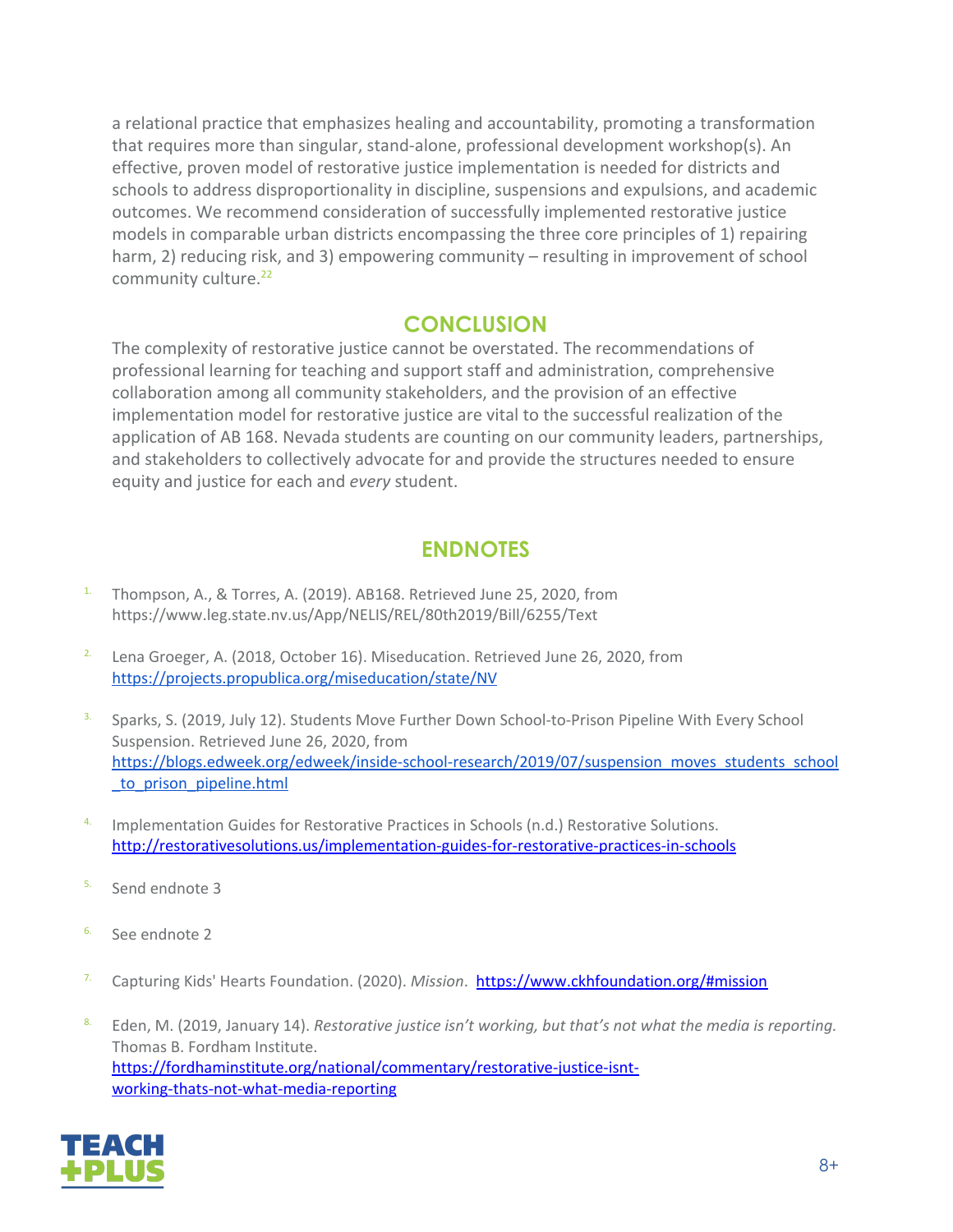- 9. Fronius, T., Persson, H., Guckenburg, S., Hurley, N., and Petrosino, A. (2016). Restorative Justice in U.S. schools: A Research review. WestEd. <https://files.eric.ed.gov/fulltext/ED596786.pdf>
- 10. Yusem, D. (2019). *Restorative justice in schools: SEL in action.* https://www.mindfulschools.org/inspiration/restorative-justice-in-schools-sel-in-action/
- 11. See endnote 10
- 12. Zehr, H. (2016). *The Little book of restorative justice* (2nd ed.). Langara College.
- 13. RJ around the World. (n.d.). Retrieved June 26, 2020, from <http://restorativejustice.org/restorative-justice/about-restorative-justice/around-the-world/>
- 14. Joseph, A, (2018). Restorative justice and the discipline gap: Exploring the impact of restorative practices on racially disproportional school discipline. [Unpublished doctoral dissertation]. University of Pittsburgh.
- 15. Davis, F. (2019, April 21). *How Schools Are Using Restorative Justice To Remedy Racial Disparities In Discipline.* Salon. [https://www.salon.com/2019/04/21/these-schools](https://www.salon.com/2019/04/21/these-schools-%20%20%20%20%20%20%20%20use-restorative-justice-to-remedy-racial-disparities-in-discipline)[use-restorative-justice-to-remedy-racial-disparities-in-discipline](https://www.salon.com/2019/04/21/these-schools-%20%20%20%20%20%20%20%20use-restorative-justice-to-remedy-racial-disparities-in-discipline)
- 16. See endnote 9
- <sup>17.</sup> Byers, L. (2016). Restorative Practices in the School Setting: A Systematic Review. [Master's thesis, Saint Catherine University]. Sophia Database. https:/[/sophia.stkate.edu/msw\\_papers/564](http://sophia.stkate.edu/msw_papers/564)
- <sup>18.</sup> Moir, E. (2015, September 15). Evolving from professional development to professional learning. Edsource.
- $19.$  Lynch, M. (2016, April 21). What is culturally responsive pedagogy? The Edvocate. <https://www.theedadvocate.org/what-is-culturally-responsive-pedagogy/>
- 20. Ansell, C., & Gash, A. (2007). Collaborative Governance in Theory and Practice. *Journal of Public Administration Research and Theory*, 18,543-71. https://doi:10.1093/jopart/mum032
- <sup>21.</sup> See endnote 4
- 22. See endnote 9

## **ADDITIONAL REFERENCES**

Davis, F. (2019). *The Little book of race and restorative justice: Black lives, healing, and US social transformation*. Good Books.